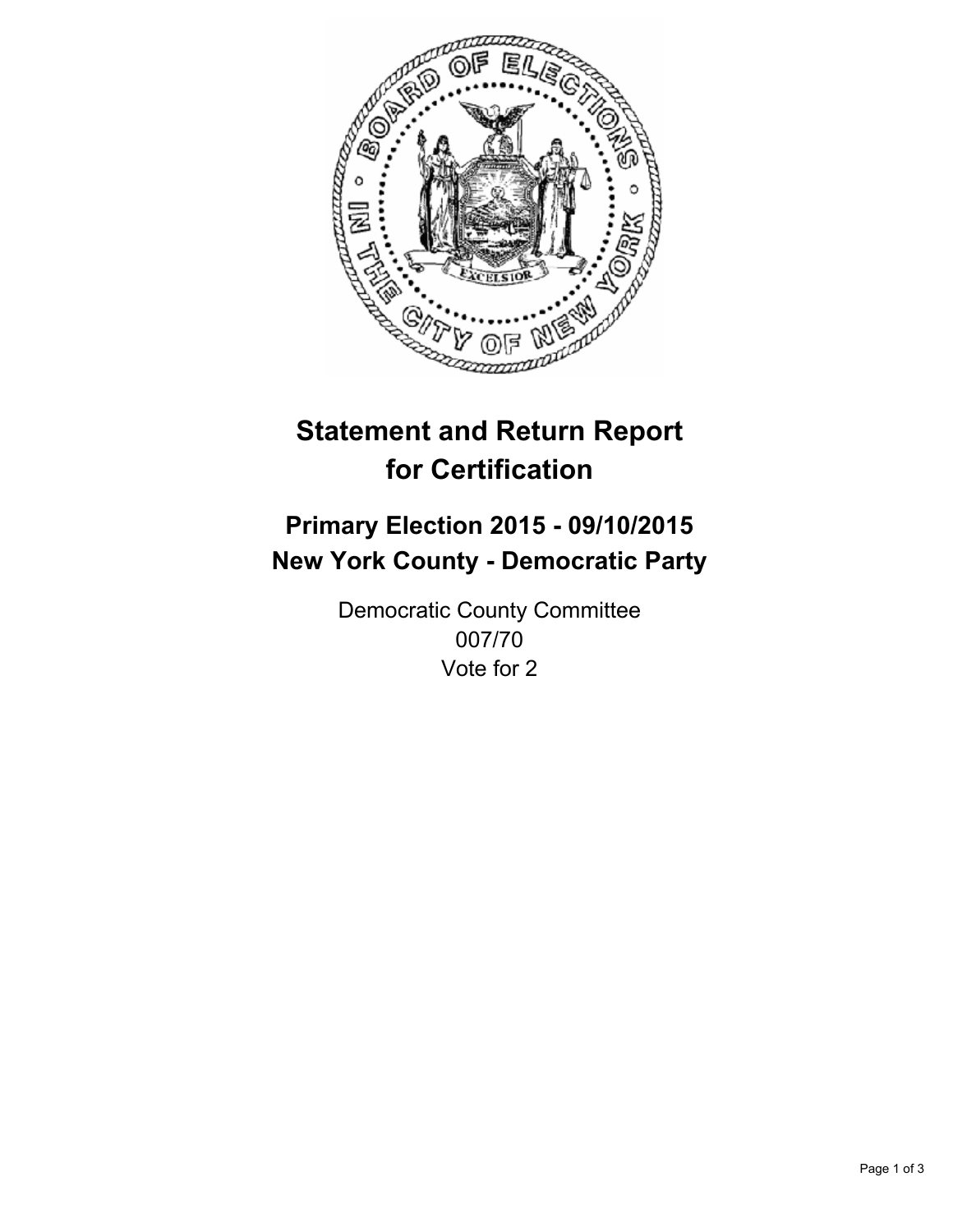

#### **Assembly District 70**

| <b>PUBLIC COUNTER</b>                                    | 56 |
|----------------------------------------------------------|----|
| ABSENTEE/MILITARY                                        | 4  |
| <b>AFFIDAVIT</b>                                         |    |
| <b>Total Ballots</b>                                     | 61 |
| Less - Inapplicable Federal/Special Presidential Ballots | 0  |
| <b>Total Applicable Ballots</b>                          | 61 |
| <b>VICTORIA GODFREY</b>                                  | 24 |
| <b>NKECHI NWIGWE</b>                                     | 9  |
| <b>CARL FINN</b>                                         | 14 |
| DANAE BROOM                                              | 14 |
| LYNN STEWARD (WRITE-IN)                                  |    |
| <b>Total Votes</b>                                       | 62 |
| Unrecorded                                               | 60 |